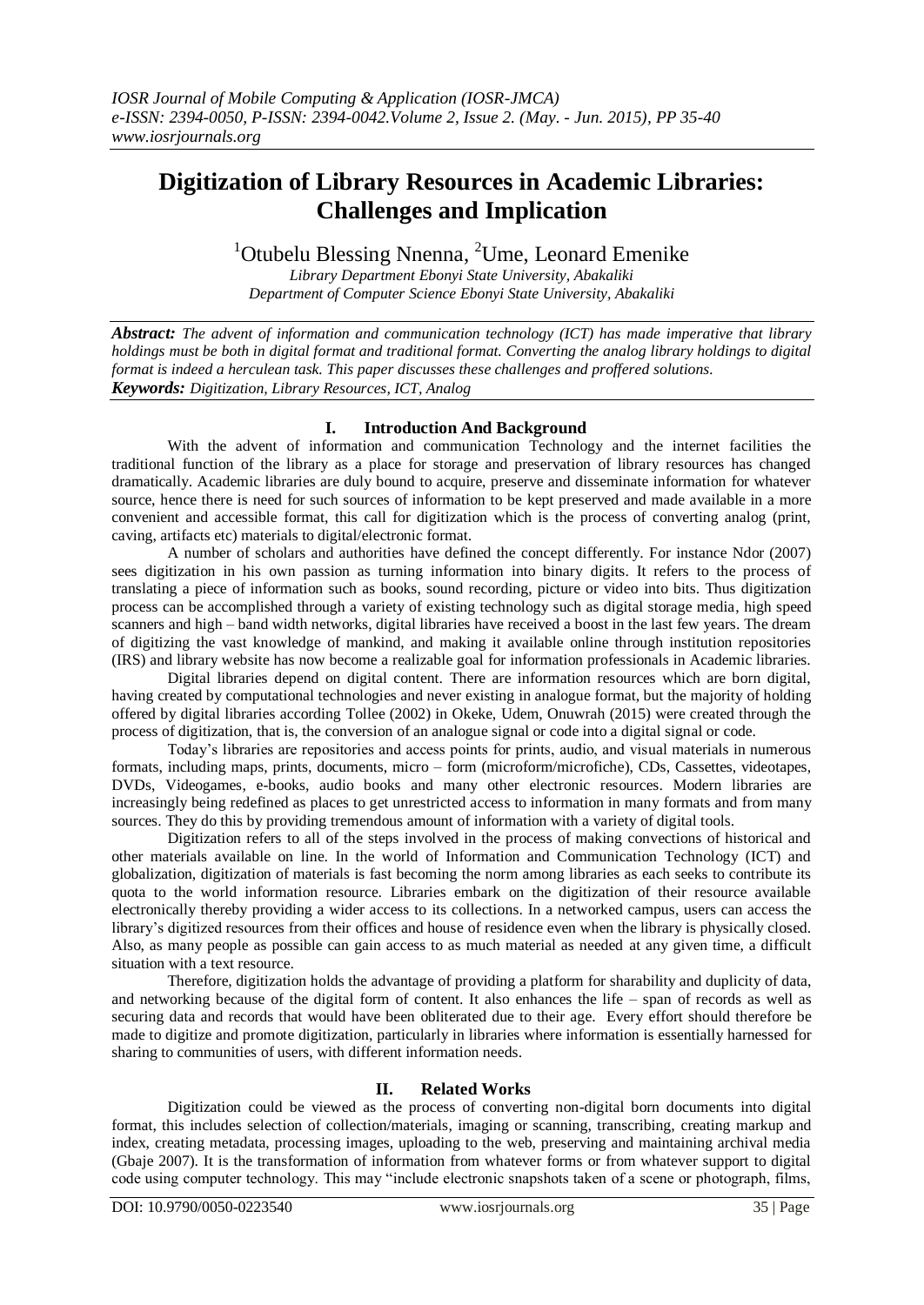manuscripts, printed texts and artworks scanned from documents" (Cornell University Library, 2001). It could also be seen as "the process by which analogue content are converted into a sequence of 1s (ones) and 0s (zeros) and put into a binary code to be readable by computer" (Hughes, 2004).

Ndor (2007) in his own passion sees digitization as turning information into binary digits. It refers to the process of translating a piece information such as a book, sound recording, picture or video in to bits. Bits are the fundamental units of information in a computer; it is therefore a crucial transitional step from traditional to electronic library.

Digitization makes materials available electronically and improves wider access and collaborative sharing of information resources. In the Africa context, digitization refers to "conversion of non – digital materials to digital form" (Tsebe, 2005).

### **III. Academic Libraries In The Digital Age**

A well-established library is essential for any academic institution. As a focal point for teaching, learning, and research, it is expected to provide standard information resources. Today, academic libraries are struggling to keep their place as the major source of inquiry in the face of emerging digital technology. Digital technology has revolutionized not only the way information is packaged, processed, stored, and disseminated, but also how users seek and access information. Academic libraries no longer restrict themselves to print services such as collection development, cataloguing and classification, circulation and reference services, current awareness, selective dissemination, and other bibliographic service, but have extended their effort to interdisciplinary concepts and computer software and hardware and telecommunication engineering and technology. As observed by Campbell (2006), "numerous creative and useful services have evolved with academic libraries in the digital age: providing quality learning spaces, creating, metadata, offering virtual reference services, teaching information literacy, choosing resources and managing resource licenses, collecting and digitizing archival materials, and maintaining digital repositories. "Academic Libraries presently are faced with not only the decision on what books and journals to acquire to satisfy faculty and students but also on how to remain relevant in the digital era, mindful of low budgets and resentment on the part of institution administrators. There is also the issue of library users opting for alternate, more convenient and "qualitative" source of information (the internet). As Lombardi (2000) notes, users will prefer more computer content, more and more computer indices, digitized finding aids, digital repositories of articles, online access to newspapers, etc. libraries also struggle with, when, how, who and where to begin digitization efforts, while keeping in mind that hesitation in digitization of institutional archives will result in relinquishing the function to another institutional repository host. The consequence is repositioning of academic libraries resources, operations, services and skills. Resources today occur in hybridized form: Print and electronic, and therefore services provided and skills possessed by professional in these libraries should reflect that trend.

### **IV. Purpose For Digitization Of Library Resources**

The word is fast changing: academic libraries are now responding to these global changes by adopting digitization, digital library and institutional digital repositories in their various institutions.

Digitization being one of the important aspects of current global information trends, it fit into the library and information services for effective information dissemination, preservation of information resources and facilitating the integration of library services into the learning process of academic institution. It also makes library"s resources available electronically, users can access the library digitized resources from their offices and halls of residence even when the library is physically closed. Also, as many people as possible can gain access to as much material as needed at any given time, a difficult situation with a text resource. There are three main reasons for digitization endeavors:

- i. There is a need to preserve endanged library resources
- ii. The improvement of the efficiency of information search mechanism
- iii. Digitization improves access to library resources.

Most libraries are digitizing materials which might not be lost in the future, such as old manuscripts, research projects, photo images, analogue maps, non – live musical recordings, government official gazettes and several other historical records, making high –quality digital unpaged available electronically will reduce wear and tear of fragile items. Pinnell Stephens (2005) reported the digitization of two oral history resources in Alaska, USA to ensure preservation an greater access.

Liu (2004) reported that libraries usually digitize the achieve of newspapers, artifacts, maps, coins, art, music, children"s literature, historical records and images of international and cultural interests such digital collections will allow the public researchers to view, read, and hear the photographs, speeches and documents.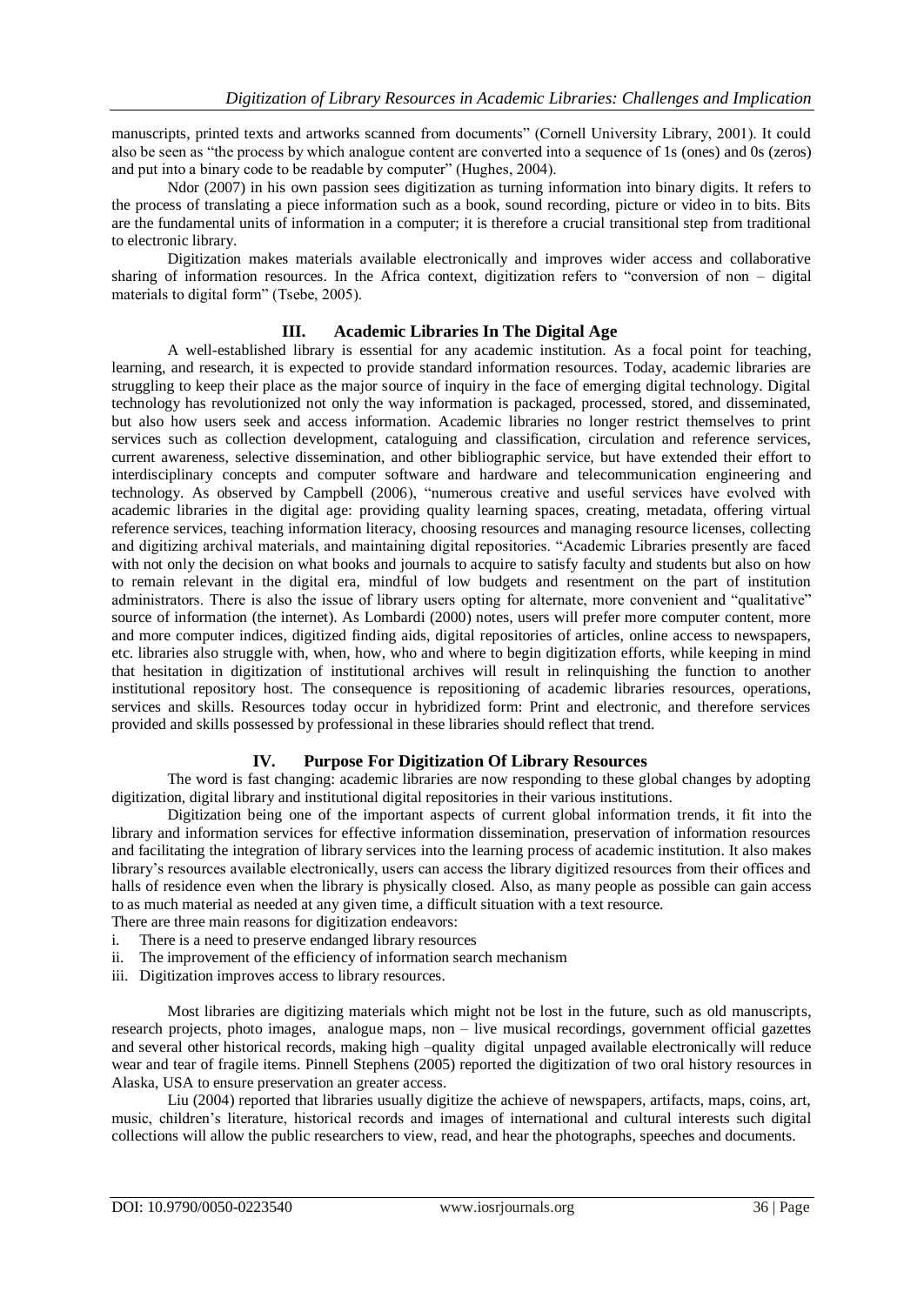The search mechanisms for information in the traditional library set- up are very slow and inefficient. This makes accessing materials in these libraries to necessitate physical contact by users. If these libraries become digitized, such library resources can be accessed online without stress.

Digitization improves access to library resources. Digital projects allow users to search for collections rapidly and comprehensively from anywhere at any time. Users can access the same material at the same time without hindrance. It also removes the problem of distance, as user do not have to travel to libraries that posse the hard copies of library materials before they can access and use such materials for learning, teaching and research works.

## **V. Process Of Digitization Of Library Resources**

According to Fabunmi, Paris and Febunni (2006). The setting of digitization projects entails the following stages:

**Policy Enactment:** A policy is a guiding statement. The top management should enact a policy on the project. Such a policy will serve as a reference point and guide for implementing the project. The policy should contain the goals of the digitization project. Good goal setting is important for any new initiative. To make our materials more accessible on the web is not specific enough, There is a need to be specific, particularly on the categories of users that will access the collection, the type of material they may be interested in, how they will use it, how many people are envisaged to use it, the planned "procedure for its advertisement, and the benefit of the material to users and institutions, Contacting current and potential users is an excellent way of having clues to all these issues. One may consider sending out a survey to the project's intended audience in order to learn how they are currently using the material, and how they might use it differently if it was digitized. It may be helpful to contact other institutions that have digitized similar collections and learn from their successes and failures.

**Policy Approval***:* The policy should be approved by appropriate authorities before project for digitization, is implemented. For instance, a university library may need the approval of the university management and other funding agencies before any digitization project can be embarked upon.

**Planning, Budgeting and Monitoring:** It is the most essential and desirable to set up a planning committee that will draw the plan and budget for the digitization exercise. Budgets for digitization projects should include the following categories:

- $\triangleright$  Salaries, wages and benefits (likely to be about 50% of the project cost);<br> $\triangleright$  Staff training:
- $\geq$  Staff training;<br> $\geq$  Equipment and
- $\geq$  Equipment and supplies<br> $\geq$  Services, contracts and le
- Services, contracts and legal fees;
- $\triangleright$  Overhead and indirect costs (including offices and workspace);
- $\triangleright$  Maintenance, licenses, and communications charges;<br> $\triangleright$  Contingency (setting aside about 10% of the total pro
- Contingency (setting aside about 10% of the total project budget for unexpected expenses)

The purposes of the digitization project, the source of fund and the amount available for the project should also be taken into consideration. At the regional or national level, effective planning for digitization can bring together all types of libraries, museum, academic/professional societies, historical societies and archives to take advantage of the exercise.

**Acquisition of Appropriate Technology***;* The plan drawn for the project will determine the appropriate technology to acquire. Technology here refers to all the equipment/hardware and software that are needed.

**Administrative Decision on the Procedure to be adopted:** Decision has to be made on the mode of operation, whether to just establish-links with existing digital libraries or to digitize in-house or to contract it out. There is a need to establish time limit for the project.

**Sensitization, Psychological Preparation and Retraining of Staff:** In most places the staff will like to resist the digitization project. It is a common thing for people to resist change, just for the fear of the unknown. The library staff may fear that the success of the project may affect their jobs adversely. Those who are not computer literate may not be willing to adjust. All these categories of people have their genuine reasons to resist. It is the responsibility of the library management to educate them and allay their fear.

**Legal/Copyright Issues:** Who owns it? Selection of archival materials for digitization should first be based on a clear understanding of copyright law and the rights of ownership (Tennant, 2000). Does physical ownership mean rights of reproduction? Physical ownership does not mean that an institution owns the rights to reproduce it. One of the most important selection criteria for digitization will be the copyright status of the original materials. Will it be possible to obtain permission to digitize? After digitization, will the institution be able to protect the digital assets by managing the rights to their use'? If the institution does not have the rights to digitize, or the means to manage the digital assets, then digital project should not embarked on.

**Selection Criteria:** In developing selection criteria for digitization, the process of selecting specific item to be digitized will employ such standard library selection criteria such as value, significance to the overall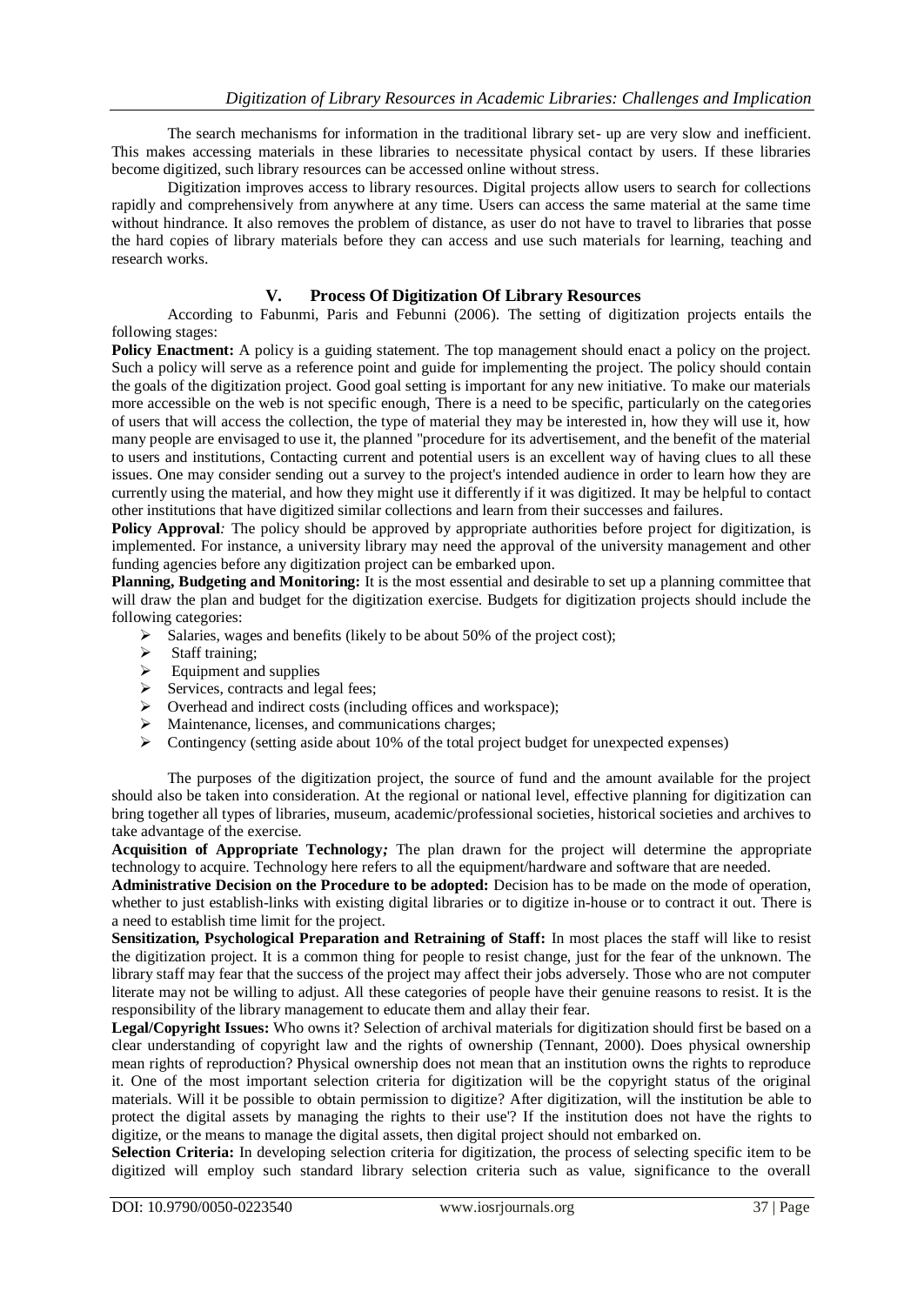collections, user demand and interest, availability and fragility of the original. The UNESCO, IFLA, and 1CA suggest that digitization projects - should be user driven or based on high demand for access (UNESCO, IFLA&ICA,2002).

**Verifications:** Having selected materials for digitization, the next thing to do is to verify or ascertain whether digital copies of such materials already exist. Duplication of efforts is not necessary. However, re-digitization is necessary if the electronic resources created were carried out using older technologies. In addition, if the copyright permission to digitize resources was not in the public domain (that is, if it was for internal use only) and if the material or the institution concerned wish to embark on a wider area network such as the Internet or World Wide Web, there is the need to re-digitize the materials. In the past it was thought that when scholarly production was transferred to an institution the legal rights to reproduce the material are automatically made. Today institutions can no longer count-on "the fact that legal rights are transferable. For this reason, institutions must be assured that project objectives are attained within the context of the Copyrights Act,

**Metadata:** Metadata simply means information about information that describes digital objects and enables users to find, manage and use digital objects. It represents the total historic record of the digital object and the totality of information about the object. For developing countries, good metadata is a key component of developing digital archives that are usable and useful for long term. Metadata helps to identify the work, who creates it, migrated or reformatted it, and other descriptive information; it provides unique identifying information about the organization"s files, and databases that have detailed information about the digital contents; describes the technical environment in which the digital files were created, equipment, used, the software, operating systems and other things. The justification for digitization and provision of metadata is to enable it in future for without metadata there is no access and when there is no access, it would be difficult for users to learn from the past in terms of their successes and failure. These are the key issues which they should bear in mind whenever they are planning for digitization of their collections.

## **VI. Benefits Of Digitization Of Library Resources**

These can be summarized as access, support of preservation activities, collection development, institutional and strategies benefits, research and education.

#### **Access: broader and enhanced, to a wider community**.

The obvious benefit of digitization is that it enables greater access to collections of all types. All manner of material can be digitized and delivered in electronic form.

Digital materials can be made available to a broader audience than those who have the resources or ability to travel to see the analogue collections, and access can be expanded to non – traditional audiences such as lifelong learners.

Audiences can access the collections for often unanticipated and broad- ranging research interest. Whatever the audience, their access to the materials is enhanced by the advantages of the digital format with the application of the right technology tools, and careful attention to the design of the user interface, it is possible to search, browse and compare materials in useful and creative ways. Patrons may scroll or browse through thumbnails of the materials that were previously inaccessible, such as glass plate negative, or oversized or fragile materials.

### **VII. Institutional And Strategic Benefits**

Providing access to digitized collections can help publicize the materials to other departments and peers, in other institutions around the world and demonstrate the importance of the collections. The digitization of priceless and valuable collections of institutions brings prestige to the whole institution as it creates visibility not only of the library"s content, but the scholars work within the university.

Many funding opportunities are contingent on collaborations and partnerships between several institutions, so this can be an excellent opportunity to develop strategic liaisons with other institutions.

### **VIII. Research And Education**

Digitization creates accessibility to the research findings, improve access to research work, reports and other intellectual contents it makes it easier for researchers to find and share the results of research, through free and unrestricted online availability and provide reliable long term access to managed digital resources to its designated community, now and in the future in other to achieve optimum development goals in the institution.

### **IX. Challenges Of Digitization Of Library Resources**

**Selecting Documents:** In an age of information explosion and information pollution, librarians are in a dilemma about "what type of records not to be digitized". The documents in high demand today may become obsolete even tomorrow because of the vast developments in the subject, printing and publishing industry. A digitized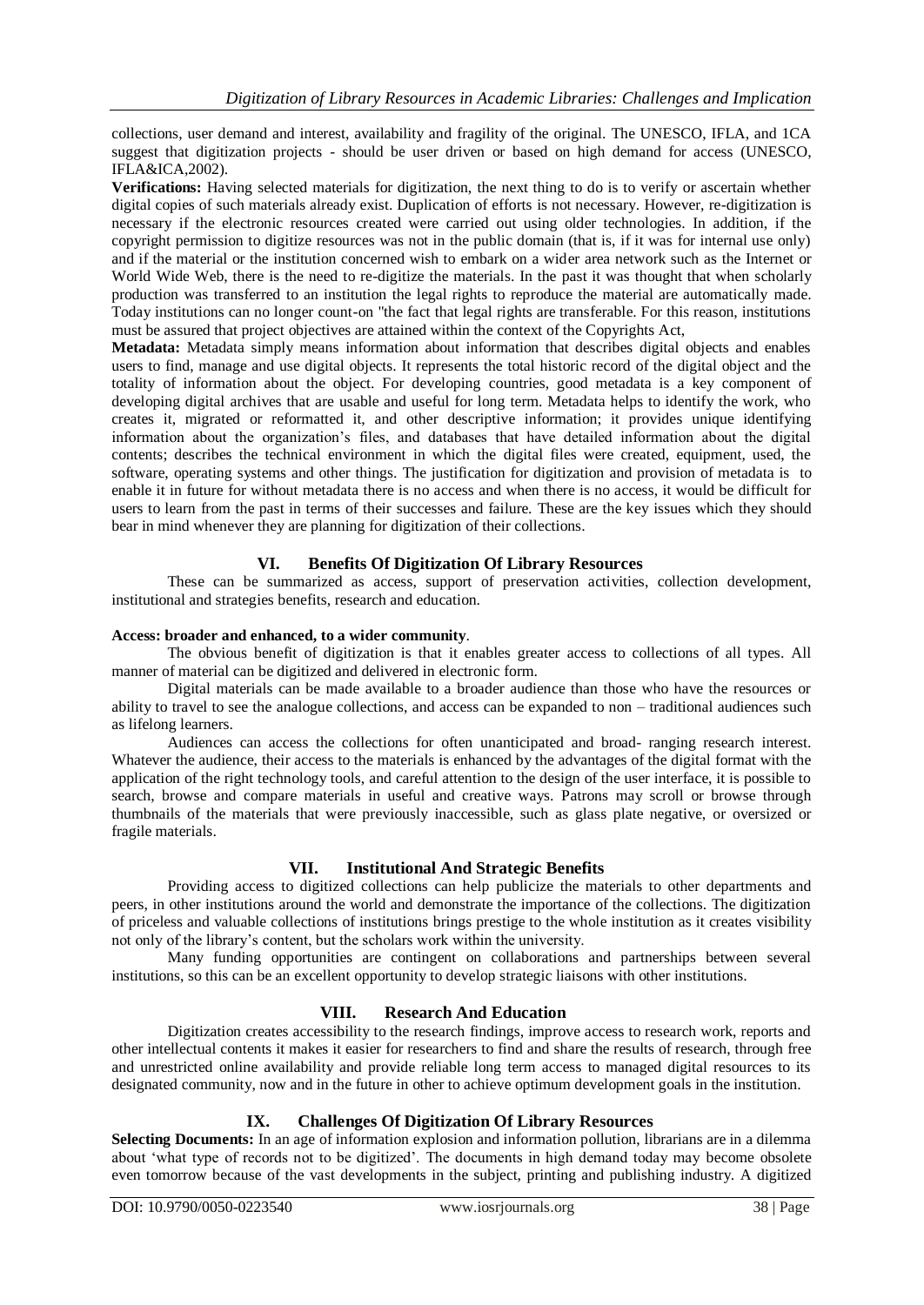documents deselected from the collection is lost forever. To overcome the problem, librarians should seek the advice of subject experts in each field and users of the library about the importance of each and every record and from this list selection of records for digitization can be done.

**Copyrights:** The issues regarding copyright rise serious matters before librarians in digitization. Research scholars usually include graphs, data from books and journals without prior permission of the author. In a digital library, users are always demanding back issues of journals and rare historical archives for which the library has no copyright. This may lead to serious dissatisfaction about digitization among users, as a final solution to this matter, librarians must be given permission to digitize copyrights works in connection with digitization.

**Longevity of Storage Media:** Many of the storage media praised by people all over the world may become less useful only long after they become unreadable. Thus documents digitized and stored in such media become useless and their maintenance will be more difficult than print media. The digital archival media today used are magnetic tapes, CD – Rom discs and DVDs. From the scene magnetic tapes disappeared because of their short life due to demagnetization, material decay and oxidation.

During 1980"s CD – ROMS emerged into the field and boasted of a longer life span of 30 -100 years. Nowadays most of the CD"s go to the way of 51/4 diskettes. DVD having several standards pushed CD"s behind the screen. The changes and improvements of storage medium put serious questions about the future of digitized materials and their alteration.

**Funding:** Digital projects are expensive. Digitization of archival library automation requires enormous funding due to frequent hardware and software upgrades, and increasing cost of subscription to electronic databases. Apart from inadequate fund to train archivists in African, training of archivists in digitization a preservation of electronic format creates a herculean problem. A well-funded digitization project assures new and improved services and sustainability of the project.

**Technophobia:** Due to inadequate skills on information technology many traditional librarians and activists are conservative and have phobia for computers. Because of generation gaps between the new and old professionals, computers are perceived as a threat to their status as experts. Thus, they find it difficult to cope or measure up with the requirement of the electronic/ digital age, and at the same time too reluctant to jettison the old practices for new one. Successful application of information handling technologies requires an ability to overcome staff and personal resistance to such innovation.

#### **X. Implications**

In view of the importance of digitization a special annual vote or financial allocation ought to be made for it. Libraries keep on acquiring materials, some of which have to be digitized. Financial allocation should be extended to digitization exercise.

Orientation programs should be organized for the staff. This will enable them to understand the purpose and importance of the exercise. Training of staff in the required computer stills and technical expert personnel should also be employed.

Special policies and plans have to be formulated to guide the conversion of library resources to digital form. A committee should be assigned to each aspect of the exercise and also monitor and evaluate performance.

#### **XI. Conclusion**

Digitization is an essential task in modern day libraries. If a library is to live up to current challenges, it has to go digital, that is, provide online services. This will enable it to preserve endangered library resources, improve the efficiency of information search mechanisms and enhance access to library resources. It creates new ways to search and access library content and also a step forward leading Nigerian Universities to greater heights. A strong partnership and collaboration with other related project and Donor agencies is important.

#### **Reference**

- [1]. Anunobi, C.U., Okoye, I.B.,(2008). The role of Academic Libraries in Universal access to print and electronic resources in the developing countries, Library philosophy and practice.
- [2]. Campbell, J.D. (2006). Changing a cultural icon: The academic library as a virtual destination. Educause Review 41 (1), 66 31.
- [3]. Cornell University Library/Research Departments. (2000). Moving theory into practice: Digital image for libraries and archives. Research Libraries Group. Retrieved from http://www.library.cornell.edu/preservation/totorial.

[4]. Fabunni, B.A., Paros, M., & Fabunni, M. (2006). Digitization of library resources: Challenges and implications for policy and planning. International Journal of Africa & African American Studies,  $5(2)$ ,  $23 - 36$ .

[7]. Lee, S. (2002). Digital imaging, a practical handbook. London: Facet publishing.

[8]. Liu, Y.Q. (2004). Best practices, standards and techniques for digitizing library materials: a snapshot of library digitization practices in the USA, Retrieved September 5<sup>th</sup>, 2015. From www.emeraldinsight.com/1468-4527.htm.

<sup>[5].</sup> Gbaje, E.S. (2007). Digitization and its Challenges: Digital records and archival management workshop for members, federal capital territory, Abuja, Archives History Bureau Committee and Laison Officers. Arewa House Kaduna: 3<sup>rd</sup>-9<sup>th</sup>.

<sup>[6].</sup> Hughes, C. A. (2000). Lesson Learned: digitization of special collections at the university of Iowa libraries. Do library magazine 6 (6) Retrieved fromwww.dlib.org/dlib/june00/hughes/06huges/html